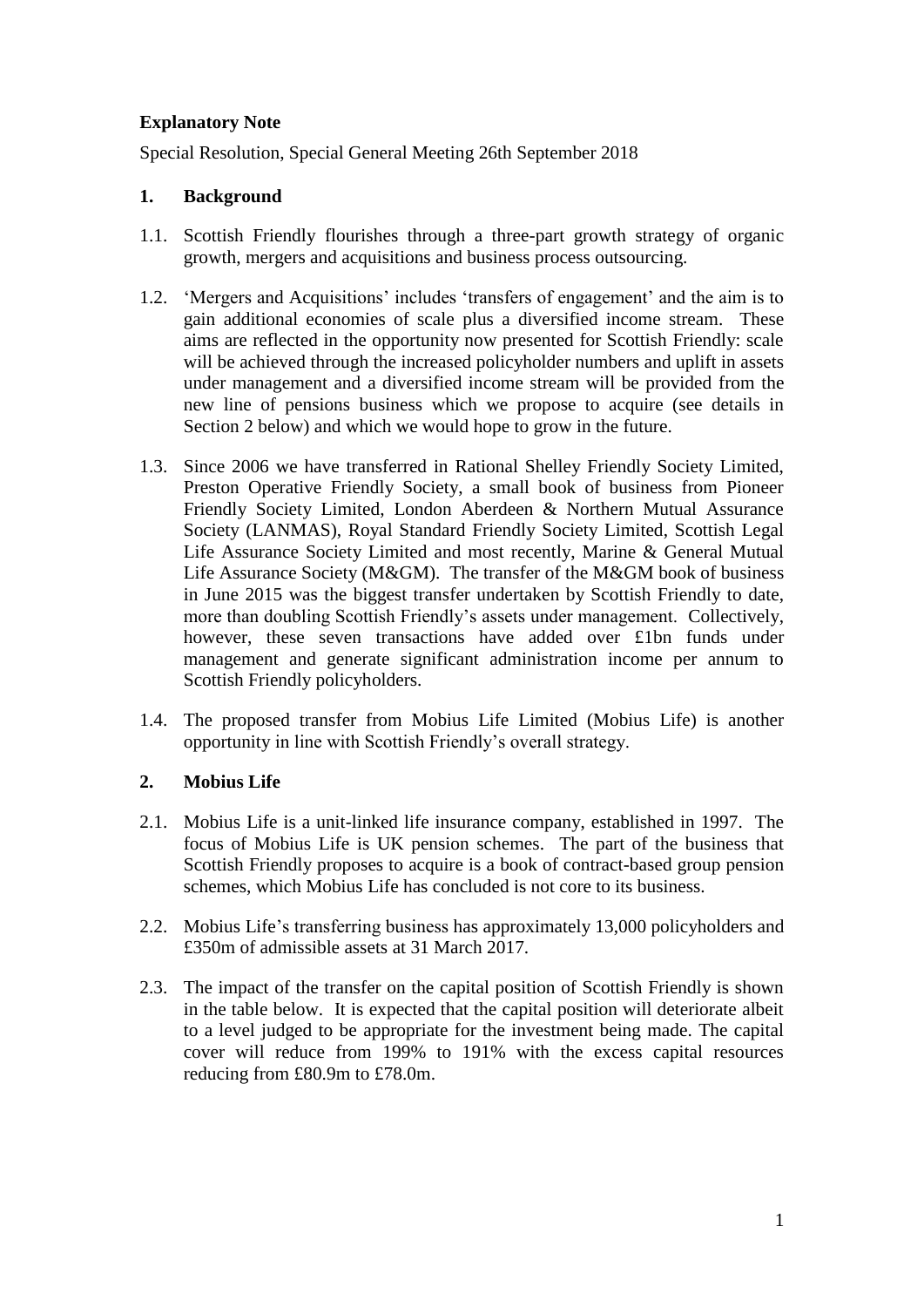| SF Pillar 1 result<br>31 December 2016   | Pre transfer | Post transfer |
|------------------------------------------|--------------|---------------|
| <b>Total Assets</b>                      | £2,552.4m    | £2,892.6m     |
| <b>Total Liabilities</b>                 | £2,369.8m    | £2,708.9m     |
| <b>Excess of Assets over Liabilities</b> | £182.6m      | £183.7m       |
| Own $Funds1$                             | £162.7m      | £163.8m       |
| Capital resources requirement (SCR)      | £81.8m       | £85.8m        |
| Excess capital resources                 | £80.9m       | £78.0m        |
| Capital cover                            | 199%         | 191%          |

2.4. The Solvency Capital Requirement (SCR) is estimated to increase by £4.0m. This is primarily driven by additional market risk.

## **3. Corporate Governance**

- 3.1. In February 2017, an information memorandum issued on behalf of Mobius Life was made available to a number of life offices across the UK. The responses were considered by the financial advisers retained on behalf of Mobius Life and Scottish Friendly was selected as the partner for exclusive discussions in July 2017.
- 3.2. Scottish Friendly conducted due diligence of the relevant Mobius Life business during 2017; throughout, Scottish Friendly was supported by EY; legal advice was provided by CMS Cameron McKenna Nabarro Olswang LLP.
- 3.3. The legislation that applies to Friendly Societies, such as Scottish Friendly, requires that the transfer of insurance business is approved by the Delegates on behalf of members. As Mobius Life is an insurance company, Delegates' approval is sought by way of the special resolution, as per the Notice. Mobius Life is not a mutual society and therefore does not have any members. Mobius Life does not need any express policyholder approval for the transfer.

#### **4. Process**

1

- 4.1. The proposed transfer is to be carried out under section 111(1) of the Financial Services and Markets Act 2000. Scottish Friendly and Mobius Life have followed a strict legal and regulatory process that includes obtaining an assessment of the transfer from an Independent Expert. The duty of the Independent Expert is to review the impact of the changes resulting from the transfer against the interests of all affected policyholders (including the Scottish Friendly policyholders) and to write a report on his findings to the Court. That report is also provided to the Regulators. A summary of the Independent Expert's report is attached, having been duly approved as providing the key points of the proposal.
- 4.2. We have also consulted with our regulators, the Prudential Regulation Authority ('PRA') and the Financial Conduct Authority ('FCA') (together the 'Regulators').

 $1$  This represents the total capital resources once ring-fencing of sub-funds has been allowed for.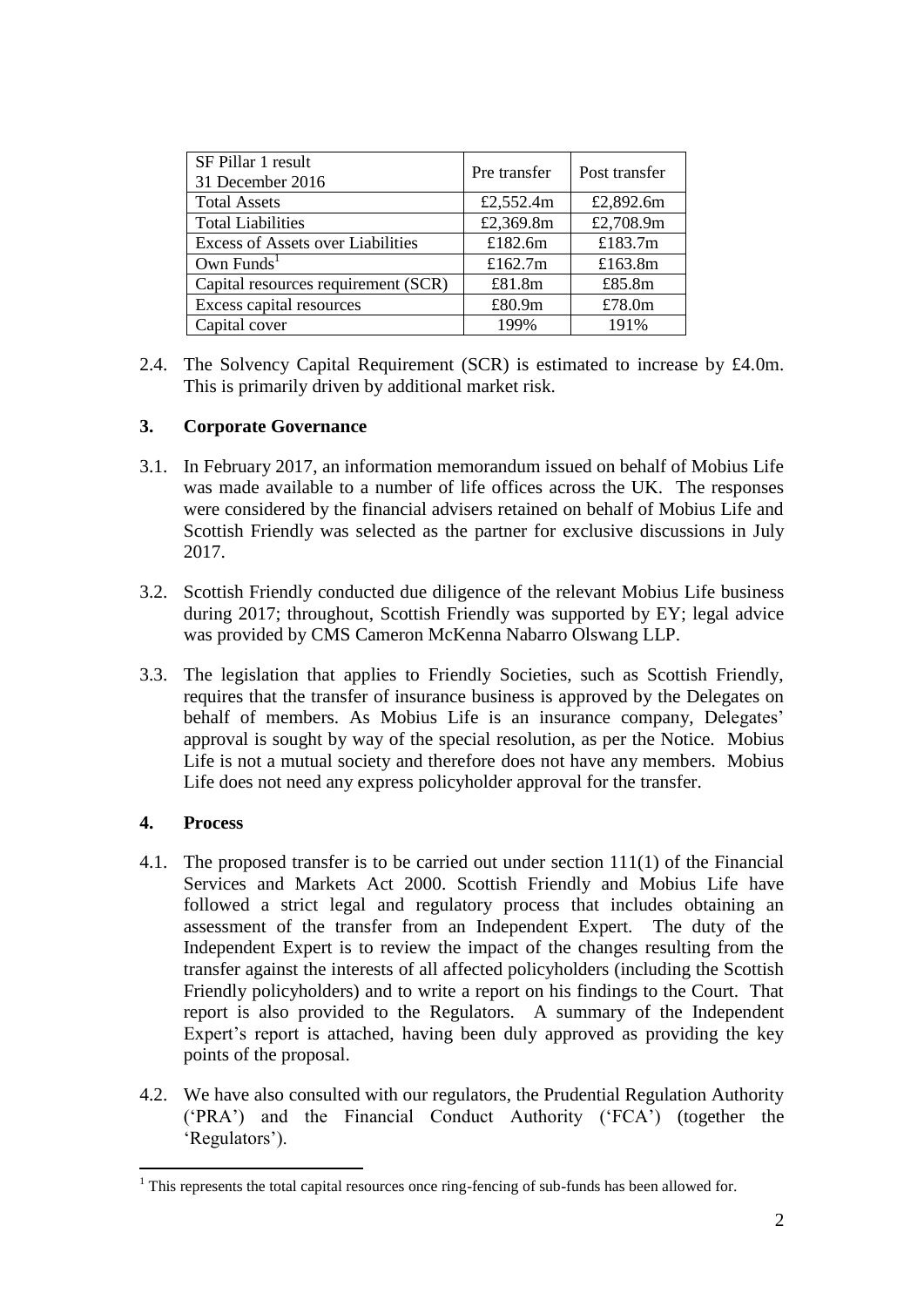- 4.3. The Chief Actuary and the With-Profits Actuary of Scottish Friendly, together with the Chief Actuary of Mobius Life have each written their own reports on the effects of the transfer on the companies and policyholders.
- 4.4. The terms of the transfer are detailed in documentation ('the Scheme'). Copies of the full Scheme document are available on request from the Secretary, Martin Pringle and on the Scottish Friendly website www.scottishfriendly.co.uk.
- 4.5. The transfer requires an order given by the High Court of Justice of England and Wales (the 'Court') sanctioning the Scheme. The proposed effective date of this transfer is 9 November 2018.
- 4.6. In addition to the approvals which are being sought as described in paragraph 4.1 above, legislation requires both Scottish Friendly and Mobius Life to notify its respective policyholders of the proposed transfer and invite them to make representations (if any) to the Court. Scottish Friendly has been granted a waiver from the Court from the requirement to notify its policyholders on the basis that the approval process from the delegates, coupled with the extensive advertisement of the transfer which Scottish Friendly and Mobius Life are undertaking, are sufficient.

### **5. Key Features of the Terms of the Transfer**

- 5.1. Scottish Friendly will purchase certain of the unit linked group pension business of Mobius Life for £3.1m payable on transfer; those policies will transfer into the Scottish Friendly main fund.
- 5.2. All holders of Mobius Life policies will become members of Scottish Friendly, with the same rights in future as Scottish Friendly members.
- 5.3. The member administration of the Mobius Life policies to be transferred is currently undertaken by Aegon. It is intended that the agreement between Mobius Life and Aegon will be novated to Scottish Friendly on transfer and accordingly Aegon will continue to administer the policies post-transfer.
- 5.4. The investment administration of the Mobius Life policies to be transferred is currently undertaken by Mobius Life themselves. It is intended that Mobius Life will continue the investment management and investment administration of the assets and this has been included in the price proposed. A reinsurance arrangement will be put in place with Mobius Life with effect from the effective date to reinsure the liability of Scottish Friendly under the Mobius Life policies to be transferred. This will be accompanied by a floating charge intended to provide protection to Scottish Friendly in case of an insolvency event of Mobius Life.

## **6. Concluding Remarks**

6.1. The Scottish Friendly Board has considered the strategic, prudential, operational and conduct risks of this transaction in detail, with risk registers assessing the risks of both the transaction and the implementation.